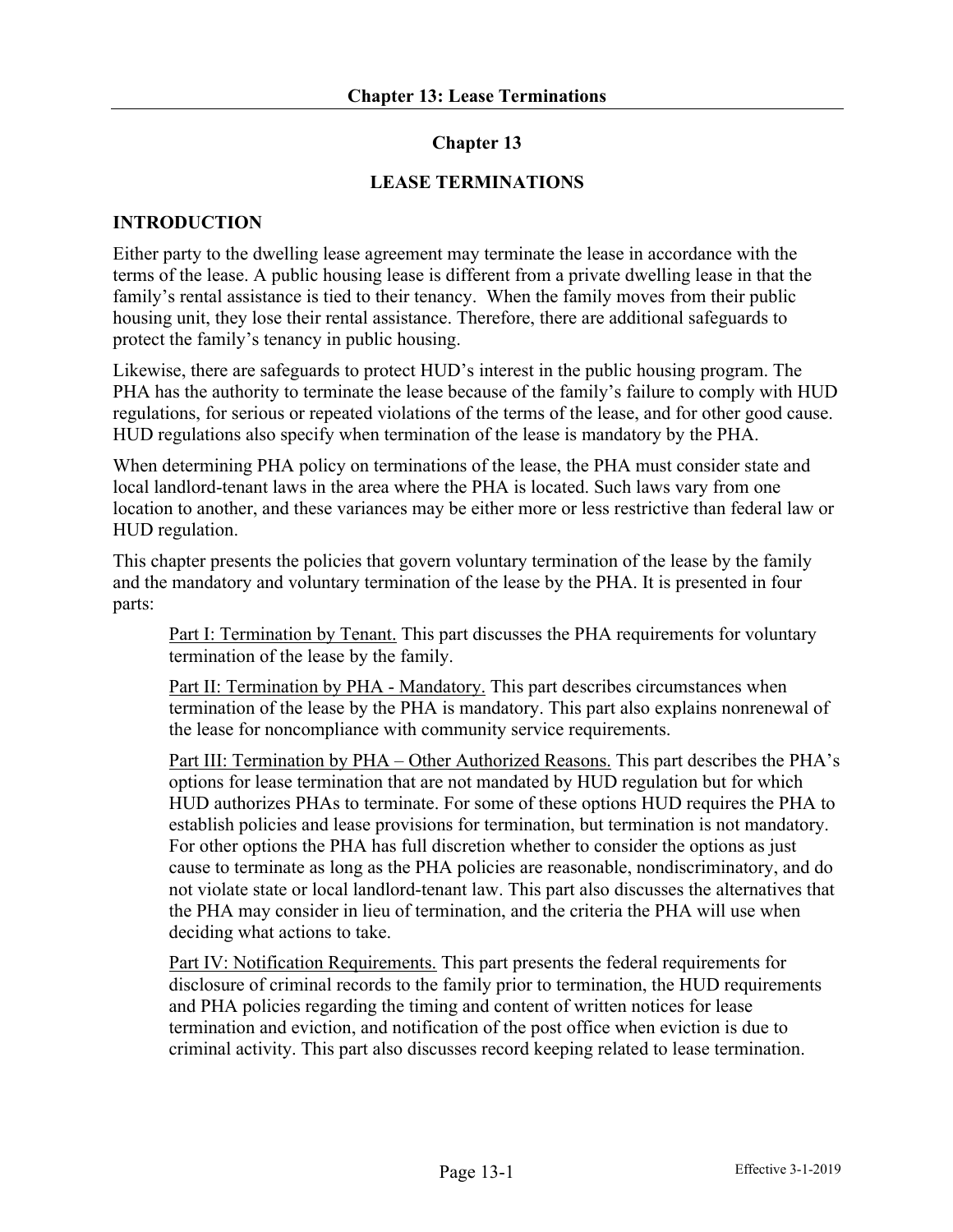# **PART I: TERMINATION BY TENANT**

## **13-I.A. TENANT CHOOSES TO TERMINATE THE LEASE [24 CFR 966.4(k)(1)(ii) and 24 CFR 966.4(l)(1)]**

The family may terminate the lease at any time, for any reason, by following the notification procedures as outlined in the lease.

> If a family desires to move and terminate their tenancy with the PHA, they must give at least 30 calendar days advance written notice to the PHA of their intent to vacate. When a family must give less than 30 days notice due to circumstances beyond their control the PHA, at its discretion, may waive the 30 day requirement.

The notice of lease termination must be signed by the head of household, spouse, or cohead.

# **PART II: TERMINATION BY PHA – MANDATORY**

## **13-II.A. OVERVIEW**

HUD requires mandatory termination of the lease for certain actions or inactions of the family. There are other actions or inactions of the family that constitute *grounds* for lease termination, but the lease termination is not mandatory. The PHA must establish policies for termination of the lease in these cases where termination is optional for the PHA.

For those tenant actions or failures to act where HUD requires termination, the PHA has no such option. In those cases, the family's lease must be terminated. This part describes situations in which HUD requires the PHA to terminate the lease.

## **13-II.B. FAILURE TO PROVIDE CONSENT [24 CFR 960.259(a) and (b)]**

The PHA must terminate the lease if any family member fails to sign and submit any consent form s/he is required to sign for any reexamination. See Chapter 7 for a complete discussion of consent requirements.

## **13-II.C. FAILURE TO DOCUMENT CITIZENSHIP [24 CFR 5.514(c) and (d) and 24 CFR 960.259(a)]**

The PHA must terminate tenancy if the family fails to submit required documentation concerning any family member's citizenship or eligible immigration status within required timeframes; USCIS primary and secondary verification does not verify eligible immigration status of the family, resulting in no eligible family members; or a family member, as determined by the PHA, has knowingly permitted another individual who is not eligible for assistance to reside (on a permanent basis) in the unit. **No policy decisions are required**.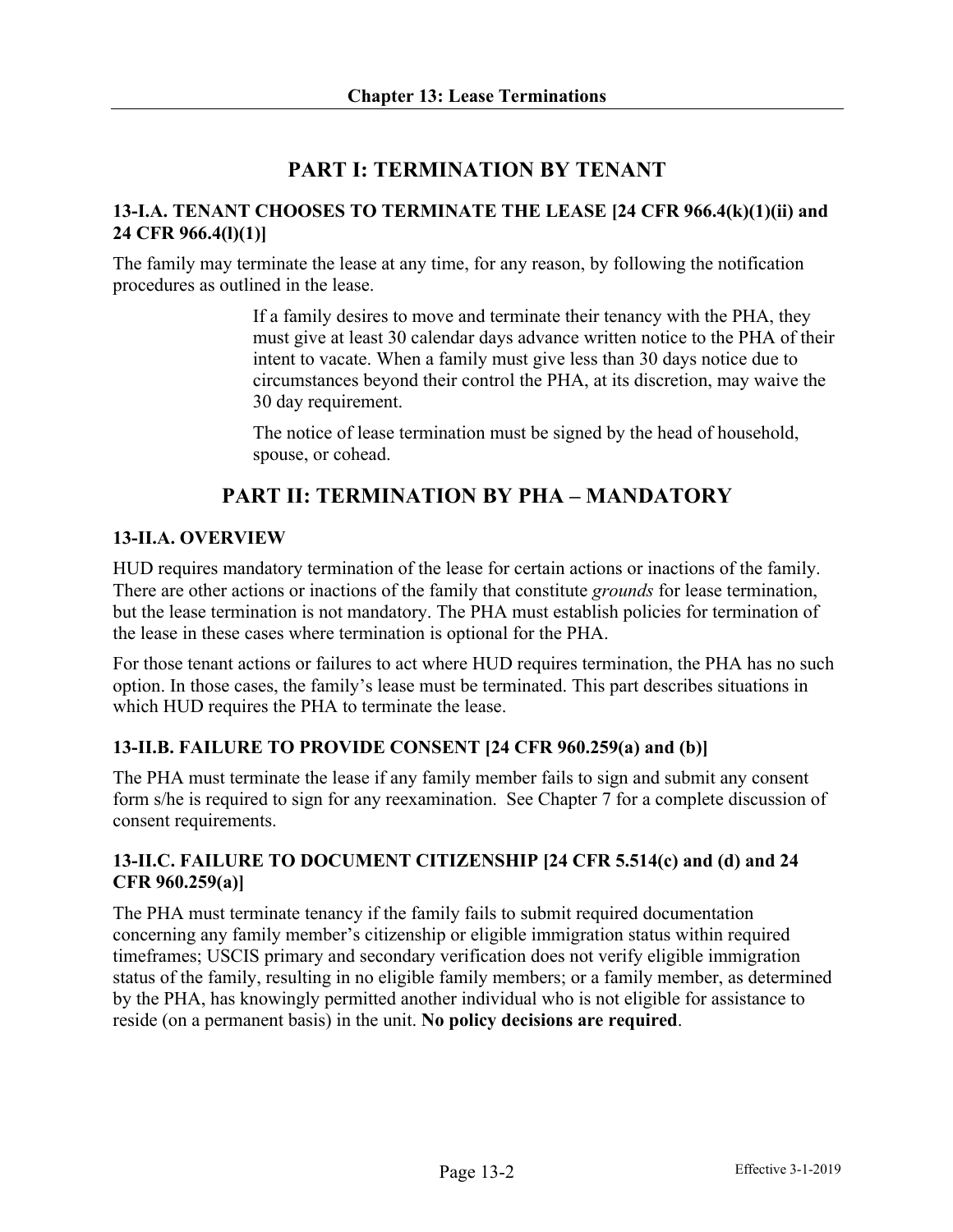## **13-II.D. FAILURE TO DISCLOSE AND DOCUMENT SOCIAL SECURITY NUMBERS [24 CFR 5.218(c), 24 CFR 960.259(a)(3), and Notice PIH 2012-10]**

The PHA must terminate assistance if a resident family fails to disclose the complete and accurate social security numbers of each household member and the documentation necessary to verify each social security number.

However, if the family is otherwise eligible for continued program assistance, and the PHA determines that the family's failure to meet the SSN disclosure and documentation requirements was due to circumstances that could not have been foreseen and were outside of the family's control, the PHA may defer the family's termination and provide the opportunity to comply with the requirement within a period not to exceed 90 calendar days from the date the PHA determined the family to be noncompliant.

## PHA Policy

The PHA will defer the family's termination and provide the family with the opportunity to comply with the requirement for a period of 90 calendar days for circumstances beyond the resident's control such as delayed processing of the SSN application by the SSA, natural disaster, fire, death in the family, or other emergency, if there is a reasonable likelihood that the participant will be able to disclose an SSN by the deadline.

### **13-II.E. FAILURE TO ACCEPT THE PHA'S OFFER OF A LEASE REVISION [24 CFR 966.4(l)(2)(ii)(E)]**

The PHA must terminate the lease if the family fails to accept the PHA's offer of a lease revision to an existing lease.

## **13-II.F. METHAMPHETAMINE CONVICTION [24 CFR 966.4(l)(5)(i)(A)]**

The PHA must immediately terminate the lease if the PHA determines that any household member has ever been convicted of the manufacture or production of methamphetamine on the premises of federally-assisted housing.

## **13-II.G. LIFETIME REGISTERED SEX OFFENDERS [Notice PIH 2012-28]**

Should a PHA discover that a member of an assisted household was subject to a lifetime registration requirement at admission and was erroneously admitted after June 25, 2001, the PHA must immediately terminate assistance for the household member.

In this situation, the PHA must offer the family the opportunity to remove the ineligible family member from the household. If the family is unwilling to remove that individual from the household, the PHA must terminate assistance for the household.

# **13-II.H. NONCOMPLIANCE WITH COMMUNITY SERVICE REQUIREMENTS [24 CFR 966.4(l)(2)(ii)(D), 24 CFR 960.603(b) and 24 CFR 960.607(b)(2)(ii) and (c)]**

The PHA is prohibited from renewing the lease at the end of the 12 month lease term when the family fails to comply with the community service requirements as described in Chapter 11.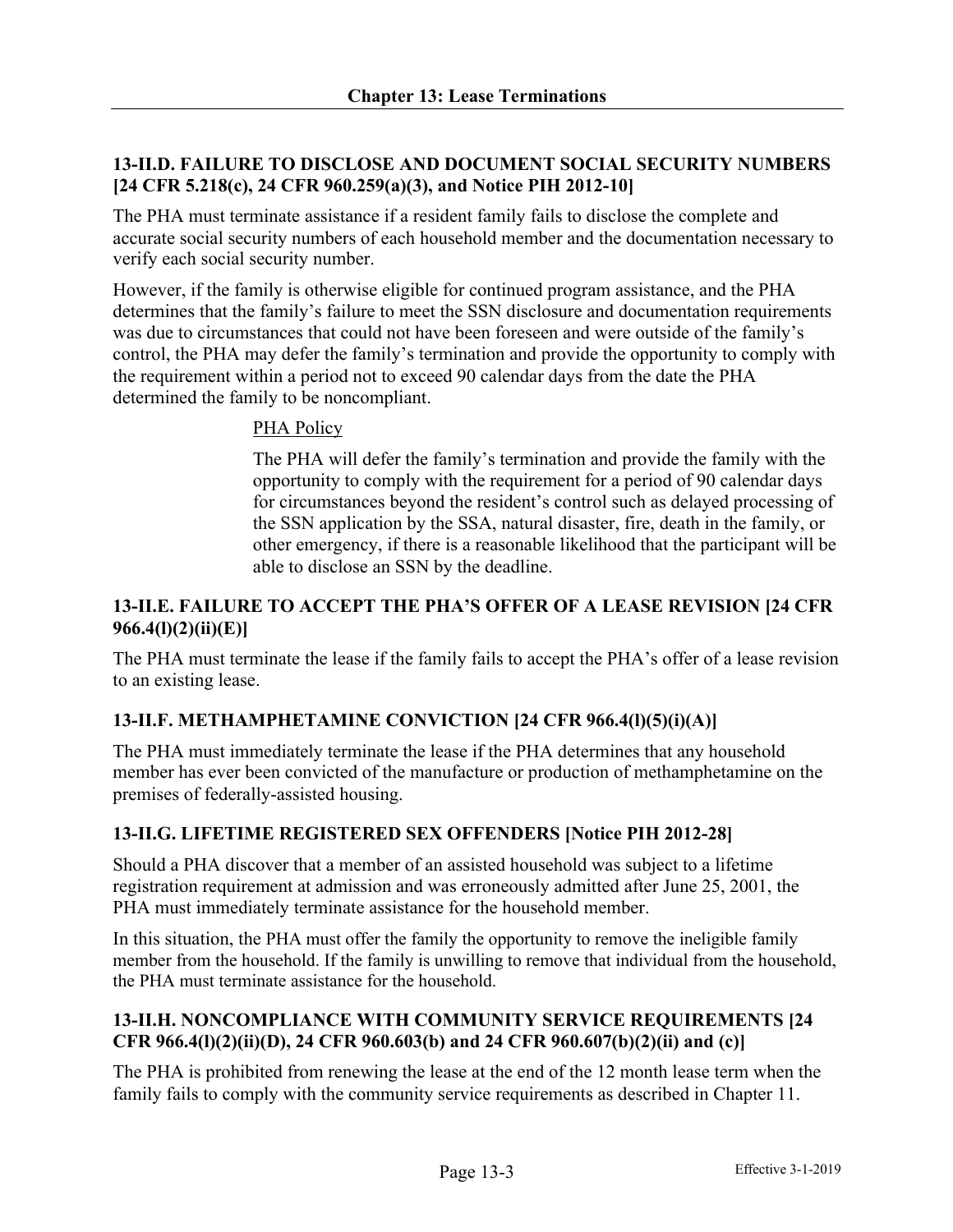# **13-II.I. DEATH OF A SOLE FAMILY MEMBER [Notice PIH 2012-10]**

The PHA must immediately terminate program assistance for deceased single member households.

# **PART III: TERMINATION BY PHA – OTHER AUTHORIZED REASONS**

## **13-III.A. OVERVIEW**

Besides requiring PHAs to terminate the lease under the circumstances described in Part II, HUD requires the PHA to establish provisions in the lease for termination pertaining to certain criminal activity, alcohol abuse, and certain household obligations stated in the regulations. While these provisions for lease termination must be in the lease agreement, HUD does not require PHAs to terminate for such violations in all cases. The PHA has the discretion to consider circumstances surrounding the violation or, in applicable situations, whether the offending household member has entered or completed rehabilitation, and the PHA may, as an alternative to termination, require the exclusion of the culpable household member. The PHA must adopt policies concerning the use of these options.

In addition, HUD authorizes PHAs to terminate the lease for other grounds, but for only those grounds that constitute serious or repeated violations of material terms of the lease or for other good cause. The PHA must develop policies pertaining to what constitutes serious or repeated lease violations, and other good cause, based upon the content of the PHA lease. In the development of the terms of the lease, the PHA must consider the limitations imposed by state and local landlord-tenant law, as well as HUD regulations and federal statutes. Because of variations in state and local landlord-tenant law, and because HUD affords PHAs wide discretion in some areas, a broad range of policies could be acceptable.

The PHA, with some restrictions, also has the option to terminate the tenancies of families who are over income.

The PHA may consider alternatives to termination and must establish policies describing the criteria the PHA will use when deciding what action to take, the types of evidence that will be acceptable, and the steps the PHA must take when terminating a family's lease.

## **13-III.B. MANDATORY LEASE PROVISIONS [24 CFR 966.4(l)(5)]**

This section addresses provisions for lease termination that must be included in the lease agreement according to HUD regulations. Although the provisions are required, HUD does not require PHAs to terminate for such violations in all cases, therefore PHA policies are needed.

## *Definitions* **[24 CFR 5.100]**

The following definitions will be used for this and other parts of this chapter:

*Affiliated individual* is defined in section 16-VII.B.

*Covered person* means a tenant, any member of the tenant's household, a guest, or another person under the tenant's control.

*Dating violence* is defined in section 16-VII.B.

*Domestic violence* is defined in section 16-VII.B.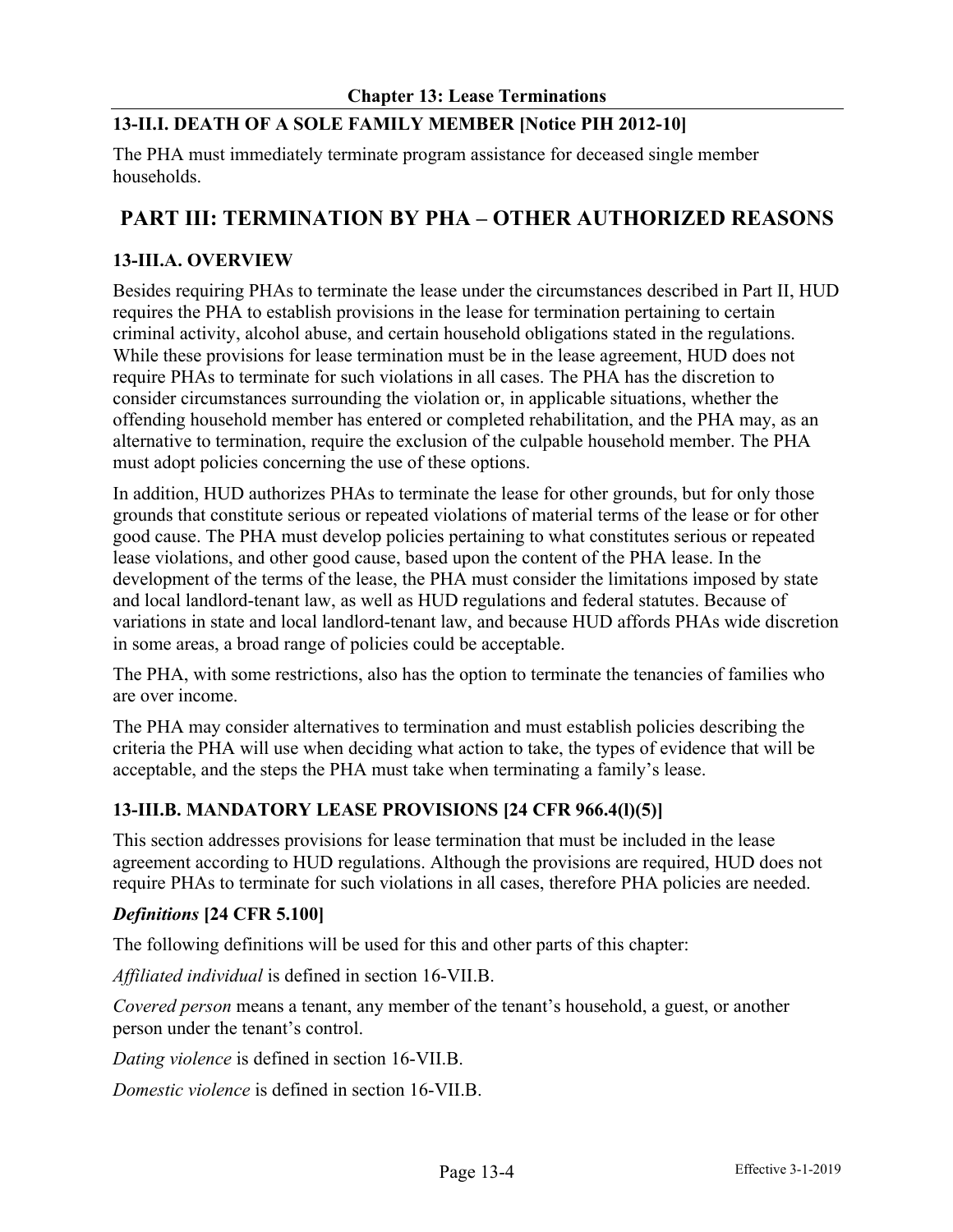*Drug* means a controlled substance as defined in section 102 of the Controlled Substances Act [21 U.S.C. 802].

*Drug-related criminal activity* means the illegal manufacture, sale, distribution, or use of a drug, or the possession of a drug with the intent to manufacture, sell, distribute, or use the drug.

*Guest* means a person temporarily staying in the unit with the consent of a tenant or other member of the household who has express or implied authority to so consent on behalf of the tenant.

*Household* means the family and PHA-approved live-in aide. The term household also includes foster children and/or foster adults that have been approved to reside in the unit [HUD-50058, Instruction Booklet, p. 65].

*Other person under the tenant's control* means that the person, although not staying as a guest in the unit, is, or was at the time of the activity in question, on the premises because of an invitation from the tenant or other member of the household who has express or implied authority to so consent on behalf of the tenant. Absent evidence to the contrary, a person temporarily and infrequently on the premises solely for legitimate commercial purposes is not *under the tenant's control*.

*Premises* means the building or complex or development in which the public or assisted housing dwelling unit is located, including common areas and grounds.

*Sexual assault* is defined in section 16-VII.B.

*Stalking* is defined in section 16-VII.B.

*Violent criminal activity* means any criminal activity that has as one of its elements the use, attempted use, or threatened use of physical force substantial enough to cause, or be reasonably likely to cause, serious bodily injury or property damage.

# **Drug Crime On or Off the Premises [24 CFR 966.4(l)(5)(i)(B)]**

The lease must provide that drug-related criminal activity engaged in on or off the premises by the tenant, member of the tenant's household or guest, or any such activity engaged in on the premises by any other person under the tenant's control is grounds for termination.

> The PHA will terminate the lease for drug-related criminal activity engaged in on or off the premises by any tenant, member of the tenant's household or guest, and any such activity engaged in on the premises by any other person under the tenant's control.

> The PHA will consider all credible evidence, including but not limited to, any record of arrests or convictions of covered persons related to the drug-related criminal activity.

> In making its decision to terminate the lease, the PHA will consider alternatives as described in Section 13-III.D and other factors as described in Section 13-III.E and 13-III.F. Upon consideration of such alternatives and

factors, the PHA may, on a case-by-case basis, choose not to terminate the lease.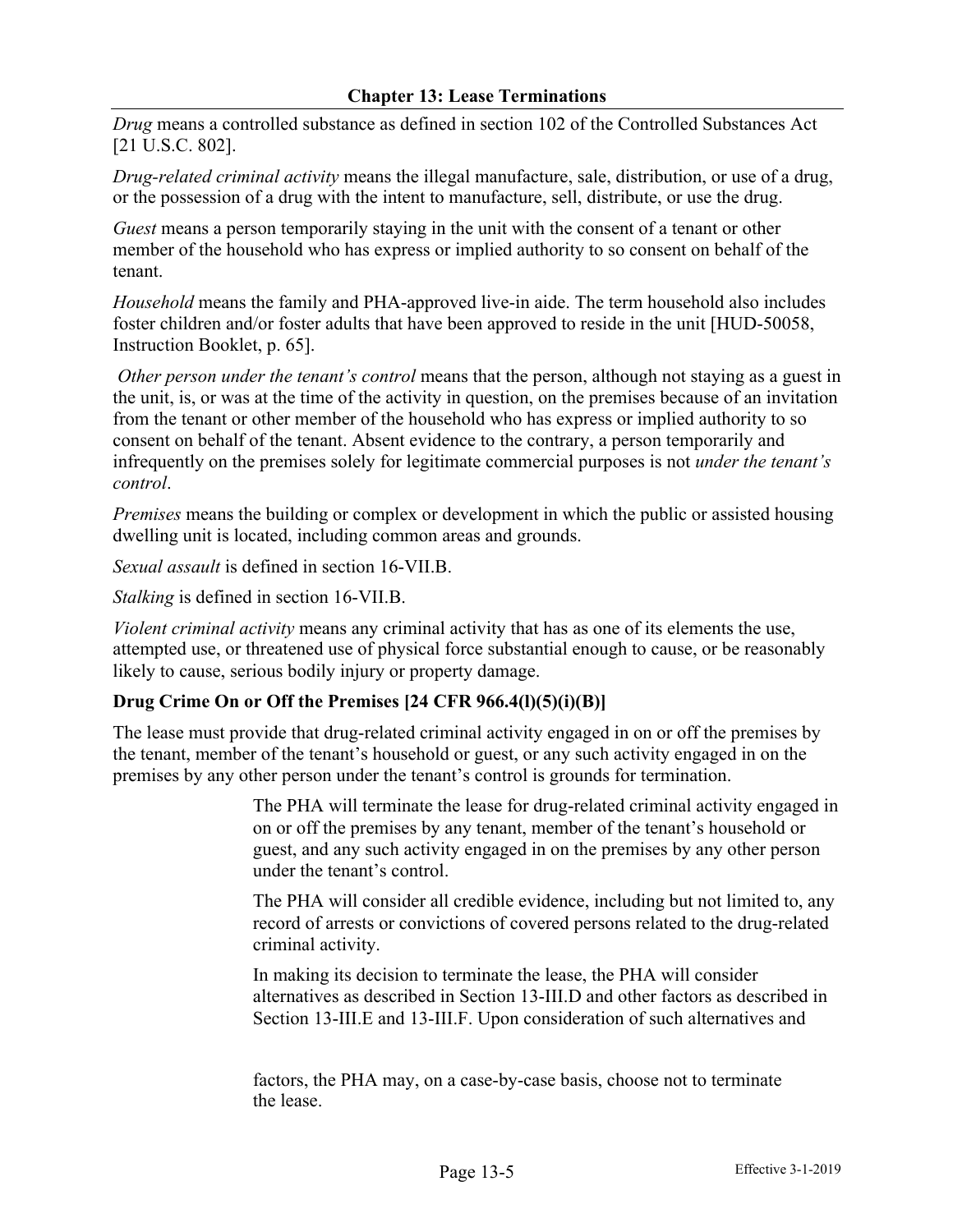# **Illegal Use of a Drug [24 CFR 966.4(l)(5)(i)(B)]**

The lease must provide that a PHA may evict a family when the PHA determines that a household member is illegally using a drug or that a pattern of illegal use of a drug interferes with the health, safety, or right to peaceful enjoyment of the premises by other residents.

> The PHA will terminate the lease when the PHA determines that a household member is illegally using a drug or the PHA determines that a pattern of illegal use of a drug interferes with the health, safety, or right to peaceful enjoyment of the premises by other residents.

A pattern of illegal drug use means more than one incident of any use of illegal drugs during the previous two years.

The PHA will consider all credible evidence, including but not limited to, any record of arrests or convictions of household members related to the use of illegal drugs.

In making its decision to terminate the lease, the PHA will consider alternatives as described in Section 13-III.D and other factors as described in Section 13-III.E and 13-III.F. Upon consideration of such alternatives and factors, the PHA may, on a case-by-case basis, choose not to terminate the lease.

#### **Threat to Other Residents [24 CFR 966.4(l)(5)(ii)(A)]**

The lease must provide that any criminal activity by a covered person that threatens the health, safety, or right to peaceful enjoyment of the premises by other residents (including PHA management staff residing on the premises) or by persons residing in the immediate vicinity of the premises are grounds for termination of tenancy.

> The PHA will terminate the lease when a covered person engages in any criminal activity that threatens the health, safety, or right to peaceful enjoyment of the premises by other residents (including PHA management staff residing on the premises) or by persons residing in the immediate vicinity of the premises.

*Immediate vicinity* means within one mile radius of the premises.

The PHA will consider all credible evidence, including but not limited to, any record of arrests or convictions of covered persons related to the criminal activity.

In making its decision to terminate the lease, the PHA will consider alternatives as described in Section 13-III.D and other factors as described in Sections 13-III.E and 13-III.F. Upon consideration of such alternatives and factors, the PHA may, on a case-by-case basis, choose not to terminate the lease.

# **Alcohol Abuse [24 CFR 966.4(l)(5)(vi)(A)]**

PHAs must establish standards that allow termination of tenancy if the PHA determines that a household member has engaged in abuse or pattern of abuse of alcohol that threatens the health, safety, or right to peaceful enjoyment of the premises by other residents.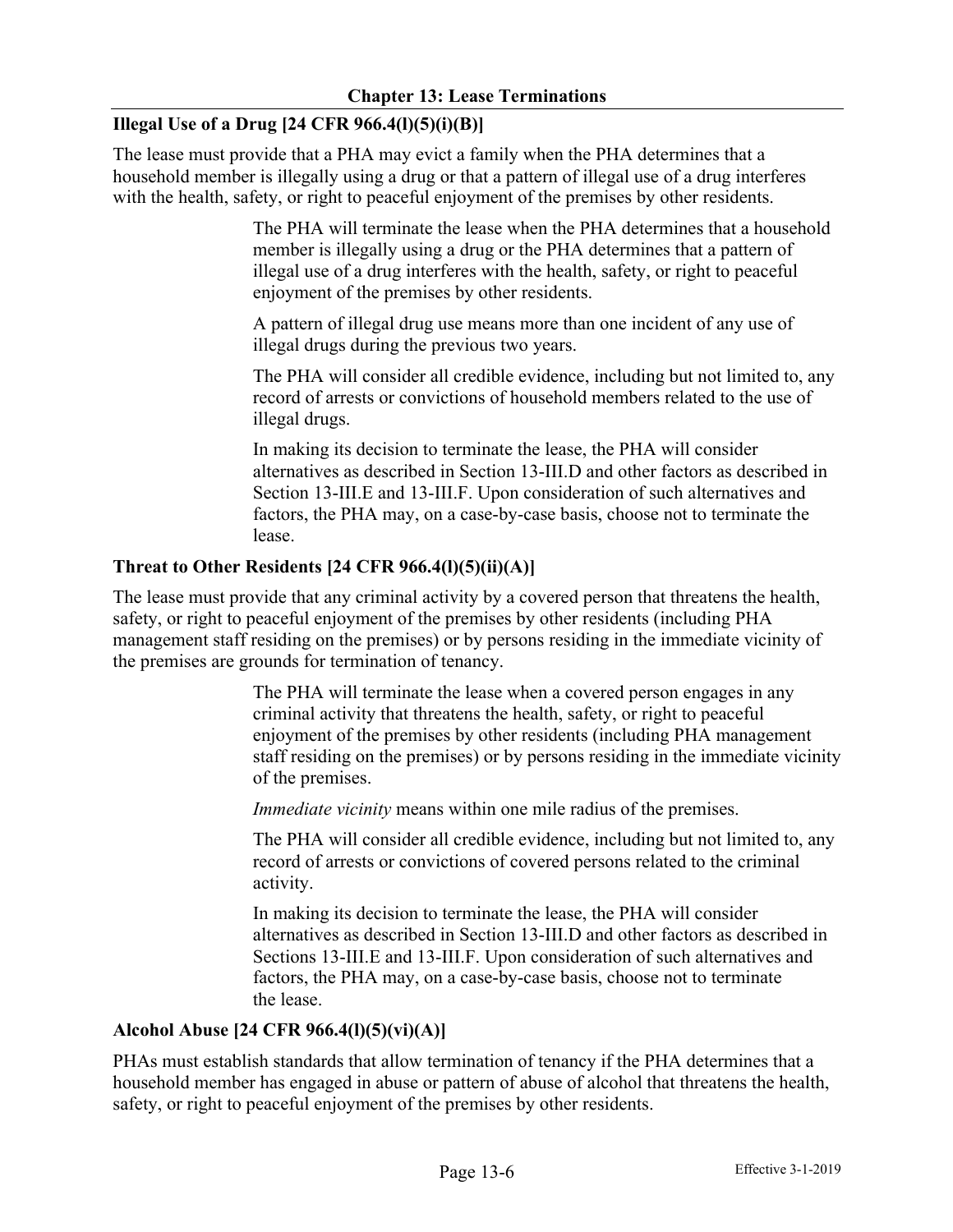The PHA will terminate the lease if the PHA determines that a household member has engaged in abuse or a pattern of abuse of alcohol that threatens the health, safety, or right to peaceful enjoyment of the premises by other residents.

A pattern of such alcohol abuse means more than one incident of any such abuse of alcohol during the previous one year.

The PHA will consider all credible evidence, including but not limited to, any record of arrests or convictions of household members related to the abuse of alcohol.

In making its decision to terminate the lease, the PHA will consider alternatives as described in Section 13-III.D and other factors as described in Sections 13-III.E and 13-III.F. Upon consideration of such alternatives and factors, the PHA may, on a case-by-case basis, choose not to terminate the lease.

### **Furnishing False or Misleading Information Concerning Illegal Drug Use or Alcohol Abuse or Rehabilitation [24 CFR 966.4(l)(5)(vi)(B)]**

PHAs must establish standards that allow termination of tenancy if the PHA determines that a household member has furnished false or misleading information concerning illegal drug use, alcohol abuse, or rehabilitation of illegal drug users or alcohol abusers.

> The PHA will terminate the lease if the PHA determines that a household member has furnished false or misleading information concerning illegal drug use, alcohol abuse, or rehabilitation of illegal drug users or alcohol abusers.

> The PHA will consider all credible evidence, including but not limited to, any record of arrests or convictions of household members related to the use of illegal drugs or the abuse of alcohol, and any records or other documentation (or lack of records or documentation) supporting claims of rehabilitation of illegal drug users or alcohol abusers.

> In making its decision to terminate the lease, the PHA will consider alternatives as described in Section 13-III.D and other factors as described in Section 13-III.E and 13-III.F. Upon consideration of such alternatives and factors, the PHA may, on a case-by-case basis, choose not to terminate the lease.

## **Other Serious or Repeated Violations of Material Terms of the Lease – Mandatory Lease Provisions [24 CFR 966.4(l)(2)(i) and 24 CFR 966.4(f)]**

HUD regulations require certain tenant obligations to be incorporated into the lease. Violations of such regulatory obligations are considered to be serious or repeated violations, and grounds for termination. These violations can be divided into two categories:

- Failure to make payments due under the lease
- Failure to fulfill other household obligations as specified in the regulations

Since each of these categories of violations involves its own unique issues, they are addressed separately below.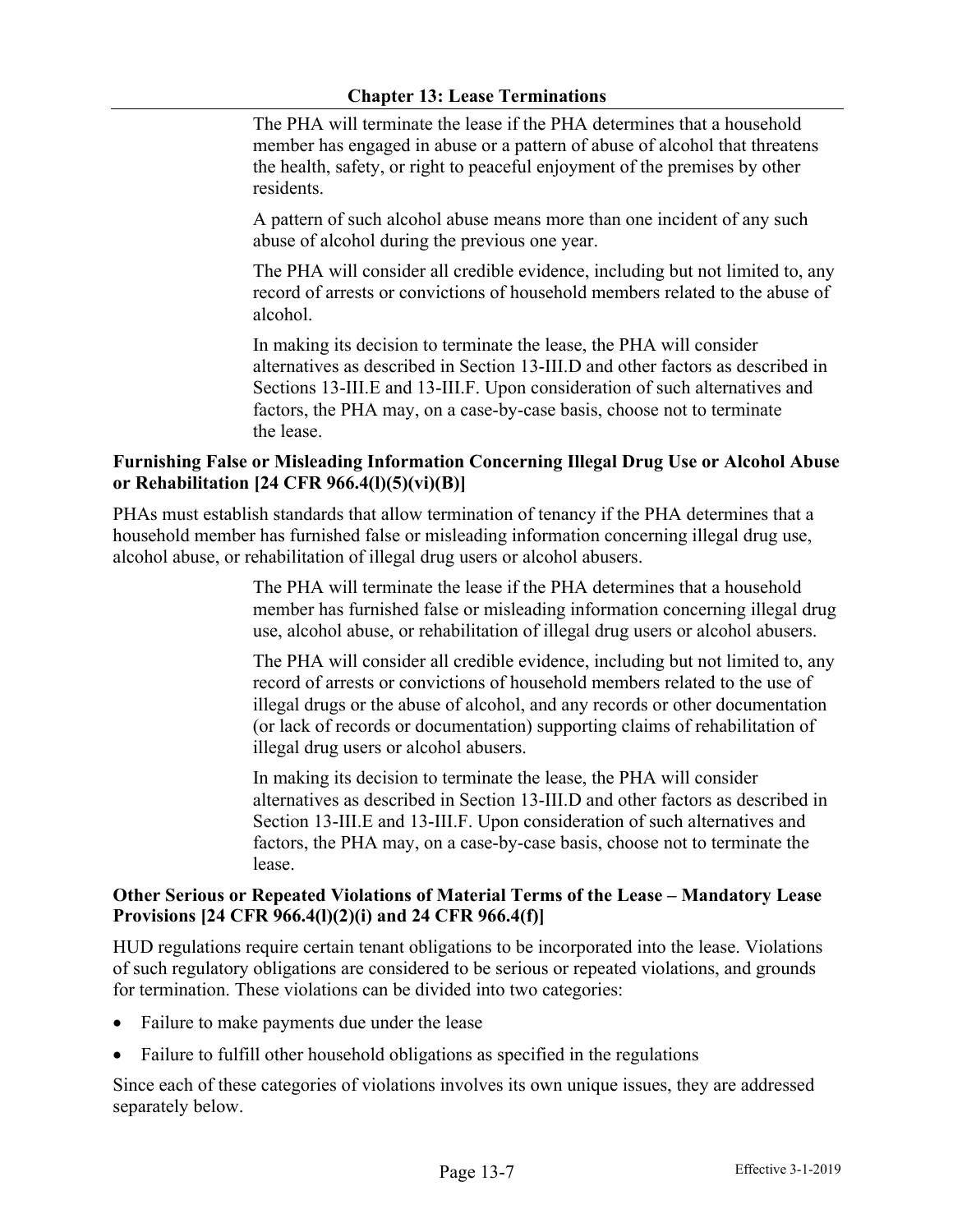The PHA will terminate the lease for the following violations of tenant obligations under the lease:

Failure to make payments due under the lease, including nonpayment of rent (see Chapter 8 for details pertaining to lease requirements for payments due);

Repeated late payment of rent or other charges. Six late payments within a 12 month period shall constitute a repeated late payment.

Failure to fulfill the following household obligations:

Not to assign the lease or to sublease the dwelling unit. Subleasing includes receiving payment to cover rent and utility costs by a person living in the unit who is not listed as a family member.

Not to provide accommodations for boarders or lodgers

To use the dwelling unit solely as a private dwelling for the tenant and the tenant's household as identified in the lease, and not to use or permit its use for any other purpose

To abide by necessary and reasonable regulations promulgated by the PHA for the benefit and well-being of the housing project and the tenants this shall be posted in the project office and incorporated by reference in the lease

To comply with all obligations imposed upon tenants by applicable provisions of building and housing codes materially affecting health and safety

To keep the dwelling unit and such other areas as may be assigned to the tenant for the tenant's exclusive use in a clean and safe condition

To dispose of all ashes, garbage, rubbish, and other waste from the dwelling unit in a sanitary and safe manner

To use only in a reasonable manner all electrical, plumbing, sanitary, heating, ventilating, air-conditioning and other facilities and appurtenances including elevators

To refrain from, and to cause the household and guests to refrain from destroying, defacing, damaging, or removing any part of the dwelling unit or project

To pay reasonable charges (other than for normal wear and tear) for the repair of damages to the dwelling unit, or to the project (including damages to project buildings, facilities or common areas) caused by the tenant, a member of the household or a guest

To act, and cause household members or guests to act, in a manner which will not disturb other residents' peaceful enjoyment of their accommodations and will be conducive to maintaining the project in a decent, safe and sanitary condition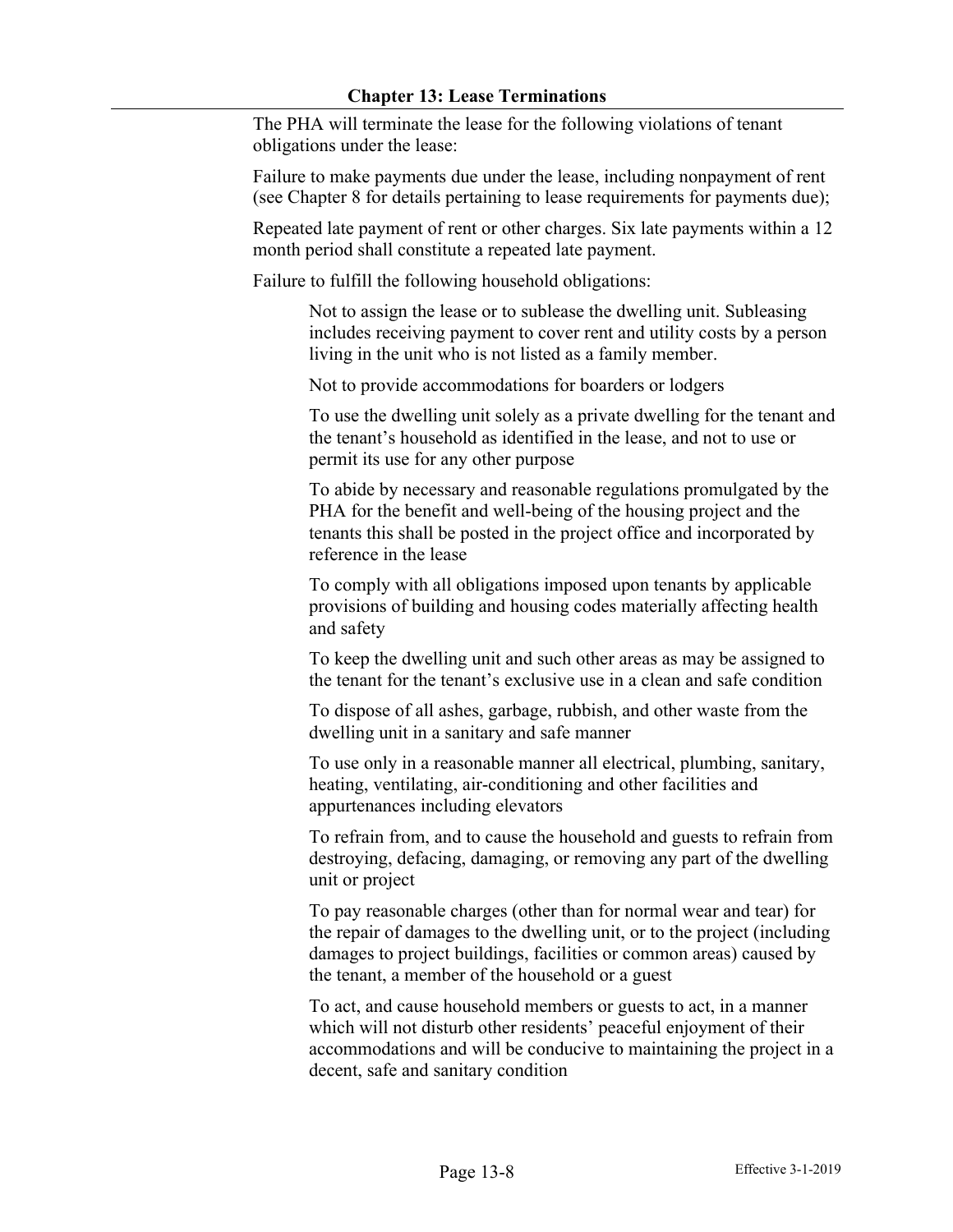In making its decision to terminate the lease, the PHA will consider alternatives as described in Section 13-III.D and other factors as described in Sections 13-III.E and 13-III.F. Upon consideration of such alternatives and factors, the PHA may, on a case-by-case basis, choose not to terminate the lease.

# **13-III.C. OTHER AUTHORIZED REASONS FOR TERMINATION [24 CFR 966.4(l)(2) and (5)(ii)(B)]**

HUD authorizes PHAs to terminate the lease for reasons other than those described in the previous sections. These reasons are referred to as "other good cause."

# **Other Good Cause [24 CFR 966.4(l)(2)(ii)(B) and (C)]**

HUD regulations state that the PHA may terminate tenancy for other good cause. Here the regulations provide a few examples of other good cause, but do not limit the PHA to only those examples, nor are PHAs required to terminate for the examples given.

The Violence against Women Act of 2013 explicitly prohibits PHAs from considering incidents of actual or threatened domestic violence, dating violence, sexual assault, or stalking as "other good cause" for terminating the tenancy or occupancy rights of the victim of such violence [24 CFR 5.2005(c)(1)].

The PHA will terminate the lease for the following reasons.

*Fugitive Felon or Parole Violator.* If a tenant is fleeing to avoid prosecution, or custody or confinement prior to or after conviction, for a crime, or attempt to commit a crime, that is a felony under the laws of the place from which the individual flees, or that, in the case of the State of New Jersey, is a high misdemeanor; or violating a condition of probation or parole imposed under federal or state law.

*Persons subject to sex offender registration requirement.* If any member of the household has, during their current public housing tenancy, become subject to a registration requirement under a state sex offender registration program.

Discovery of facts after admission to the program that would have made the tenant ineligible

Discovery of material false statements or fraud by the tenant in connection with an application for assistance or with a reexamination of income

Failure to furnish such information and certifications regarding family composition and income as may be necessary for the PHA to make determinations with respect to rent, eligibility, and the appropriateness of the dwelling unit size

Failure to transfer to an appropriate size dwelling unit based on family composition, upon appropriate notice by the PHA that such a dwelling unit is available

Failure to permit access to the unit by the PHA after proper advance notification for the purpose of performing routine inspections and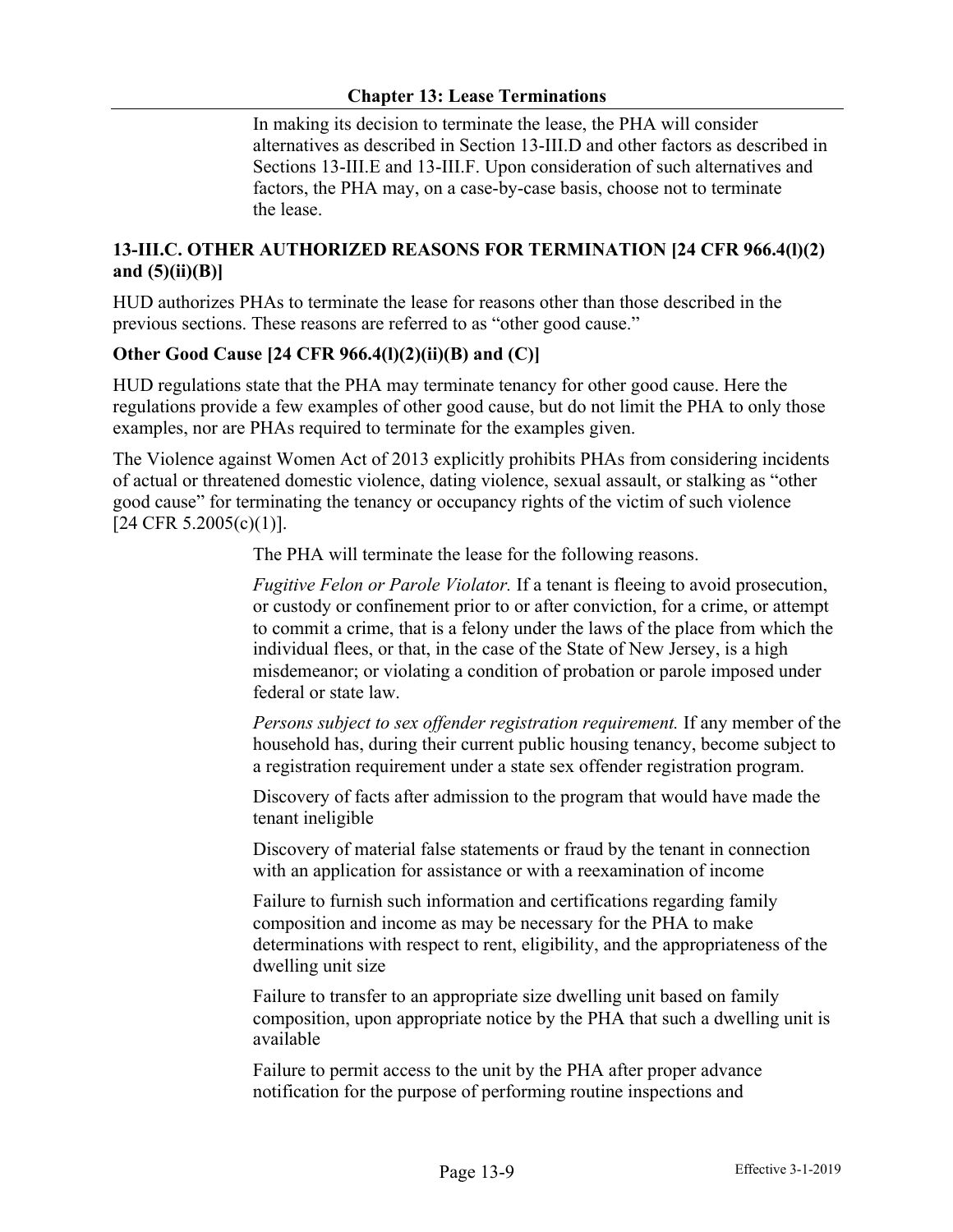maintenance, for making improvements or repairs, or to show the dwelling unit for re-leasing, or without advance notice if there is reasonable cause to believe that an emergency exists

Failure to promptly inform the PHA of the birth, adoption or court-awarded custody of a child. In such a case, promptly means within 10 business days of the event.

Failure to abide by the provisions of the PHA pet policy

If the family has breached the terms of a repayment agreement entered into with the PHA

If a family member has violated federal, state, or local law that imposes obligations in connection with the occupancy or use of the premises

If a household member has engaged in or threatened violent or abusive behavior toward PHA personnel

> *Abusive or violent behavior towards PHA personnel* includes verbal as well as physical abuse or violence. Use of racial epithets, or other language, written or oral, that is customarily used to intimidate may be considered abusive or violent behavior.

*Threatening* refers to oral or written threats or physical gestures that communicate intent to abuse or commit violence

In making its decision to terminate the lease, the PHA will consider alternatives as described in Section 13-III.D and other factors described in Sections 13-III.E and 13-III.F. Upon consideration of such alternatives and factors, the PHA may, on a case-by-case basis, choose not to terminate the lease.

## *Family Absence from Unit [24 CFR 982.551(i)]*

It is reasonable that the family may be absent from the public housing unit for brief periods. However, the PHA needs a policy on how long the family may be absent from the unit. Absence in this context means that no member of the family is residing in the unit.

## PHA Policy

The family must supply any information or certification requested by the PHA to verify that the family is living in the unit, or relating to family absence from the unit, including any PHA-requested information or certification on the purposes of family absences. The family must cooperate with the PHA for this purpose.

The family must promptly notify the PHA when all family members will be absent from the unit for an extended period. An extended period is defined as any period greater than 30 calendar days. In such a case promptly means within 10 business days of the start of the extended absence.

If a family is absent from the public housing unit for more than 180 consecutive days, and the family does not adequately verify that they are living in the unit, the PHA will terminate the lease for other good cause.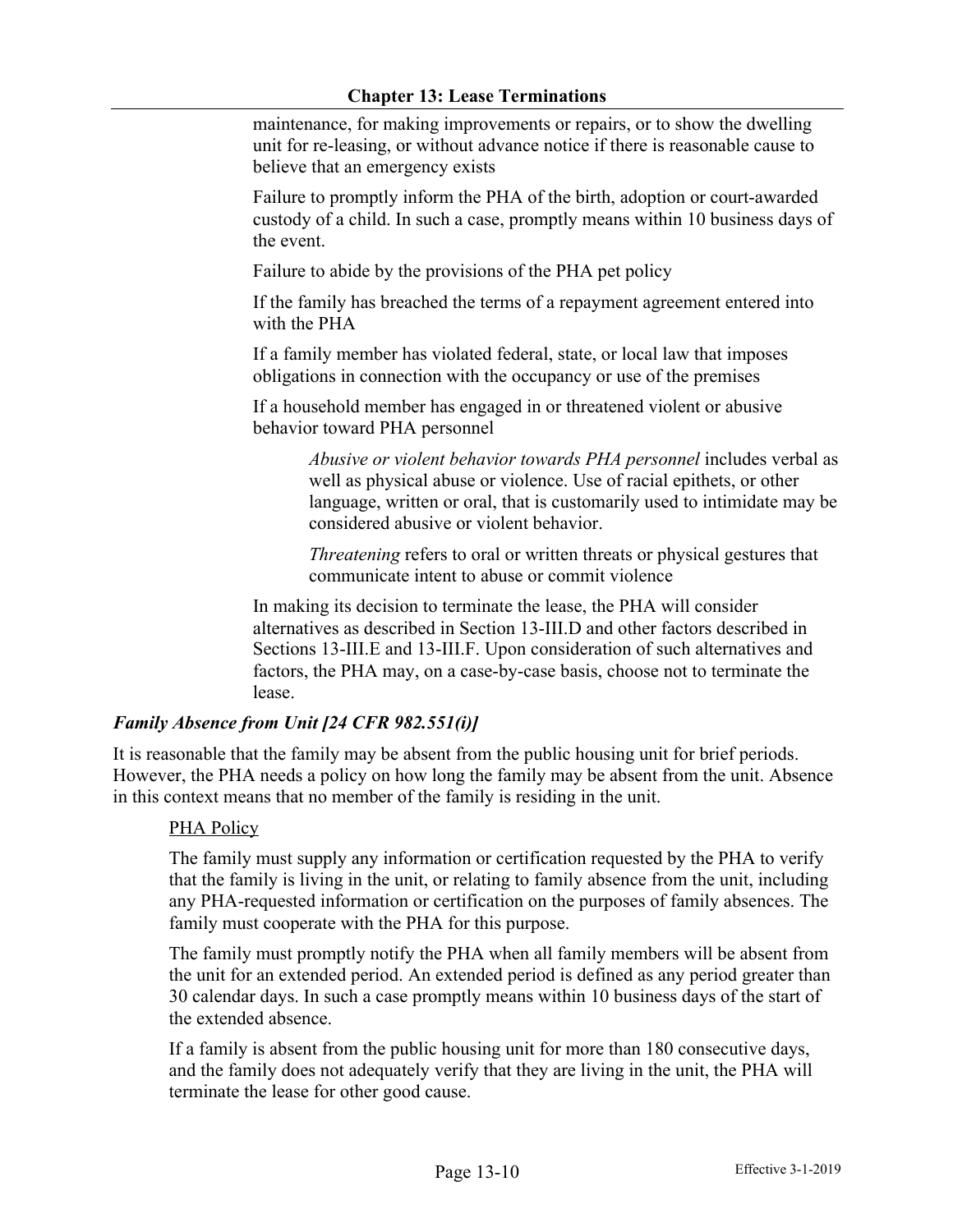*Abandonment of the unit.* If the family appears to have vacated the unit without giving proper notice, the PHA will follow state and local landlord-tenant law pertaining to abandonment before taking possession of the unit. If necessary, the PHA will secure the unit immediately to prevent vandalism and other criminal activity.

> The family must supply any information or certification requested by the PHA to verify that the family is living in the unit, or relating to family absence from the unit, including any PHA-requested information or certification on the purposes of family absences. The family must cooperate with the PHA for this purpose.

The family must promptly notify the PHA when all family members will be absent from the unit for an extended period. An extended period is defined as any period greater than 30 calendar days. In such a case promptly means within 10 business days of the start of the extended absence.

If a family is absent from the public housing unit for more than 180 consecutive days, and the family does not adequately verify that they are living in the unit; the PHA will terminate the lease for other good cause.

*Abandonment of the unit.* If the family appears to have vacated the unit without giving proper notice, the PHA will follow state and local landlordtenant law pertaining to abandonment before taking possession of the unit. If necessary, the PHA will secure the unit immediately to prevent vandalism and other criminal activity.

## **Over-Income Families [24 CFR 960.261; 966.4(l)(2)(ii); FR 11/26/04, p. 68786]**

Subject to certain restrictions, HUD authorizes PHAs to evict or terminate the tenancies of families because they are over income. Unless required to do so by local law, the PHA may not evict or terminate the tenancy of a family solely because the family is over income if: (1) the family has a valid contract of participation in the Family Self-Sufficiency (FSS) program, or (2) the family is currently receiving the earned income disallowance. This rule does not require PHAs to evict over-income residents, but rather gives PHAs the discretion to do so thereby making units available for applicants who are income-eligible.

## PHA Policy

The PHA will not evict or terminate the tenancies of families solely because they are over income.

## **13-III.D. ALTERNATIVES TO TERMINATION OF TENANCY**

## **Exclusion of Culpable Household Member [24 CFR 966.4(l)(5)(vii)(C)]**

As an alternative to termination of the lease for criminal activity or alcohol abuse HUD provides that the PHA may consider exclusion of the culpable household member. Such an alternative can be used for any other reason where such a solution appears viable in accordance with PHA policy. As a condition of continued tenancy, the PHA may require that any household member who participated in or was responsible for any offense no longer resides in the unit.

> The PHA will consider requiring the tenant to exclude a household member in order to continue to reside in the assisted unit, where that household member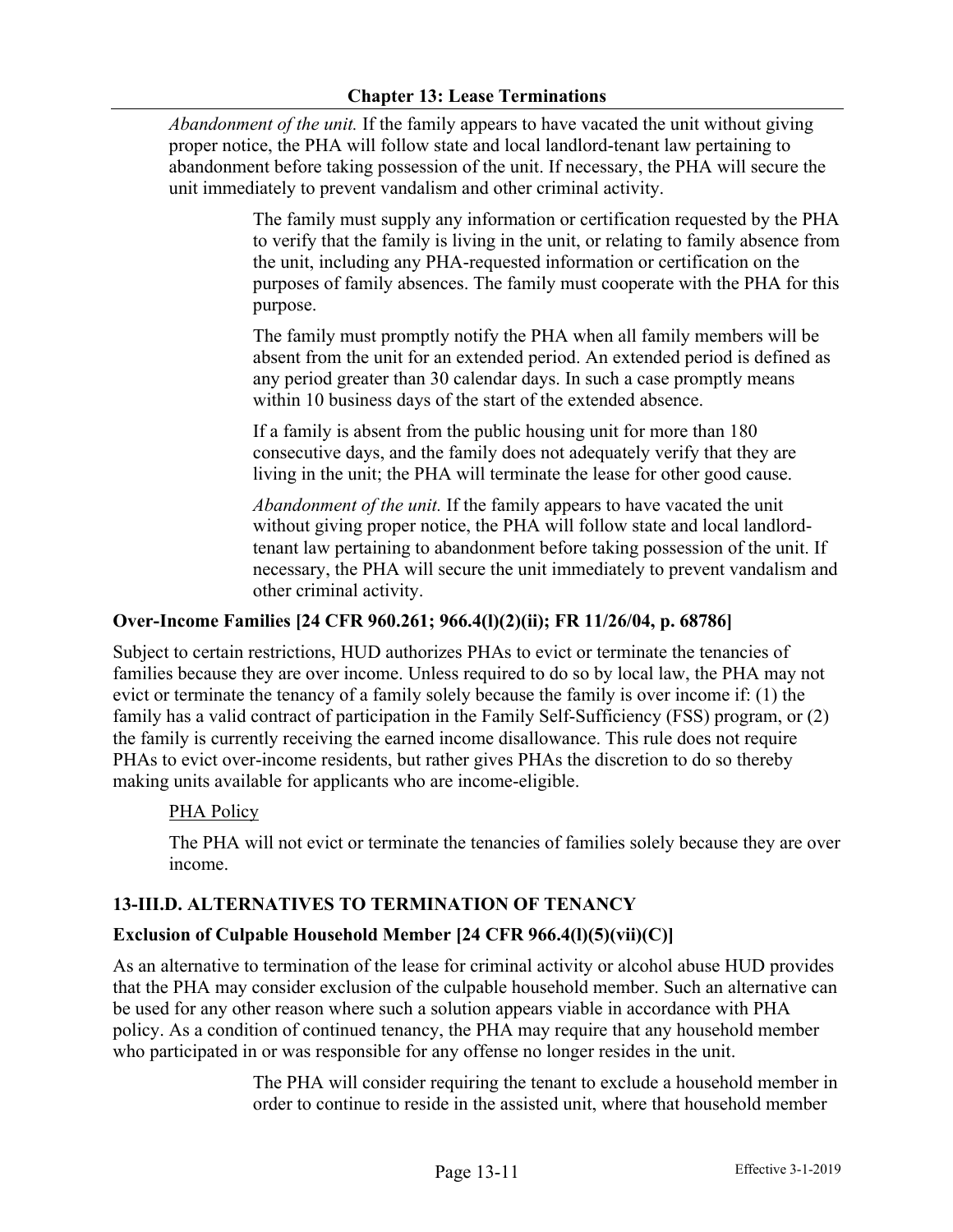has participated in or been culpable for action or failure to act that warrants termination.

As a condition of the family's continued occupancy, the head of household must certify that the culpable household member has vacated the unit and will not be permitted to visit or to stay as a guest in the assisted unit. The family must present evidence of the former household member's current address upon PHA request.

#### **Repayment of Family Debts**

If a family owes amounts to the PHA, as a condition of continued occupancy, the PHA will require the family to repay the full amount or to enter into a repayment agreement, within 30 days of receiving notice from the PHA of the amount owed. See Chapter 16 for policies on repayment agreements. The resident must have a good payment history, have a good residency history and not have de-faulted on a previous payment agreement with the HA. The resident may only have one repayment agreement in a calendar year (except when documented extenuating circumstances exist and designated HA staff approves).

# **13-III.E. CRITERIA FOR DECIDING TO TERMINATE TENANCY**

A PHA that has grounds to terminate a tenancy is not required to do so, except as explained in Part II of this chapter, and may consider all of the circumstances relevant to a particular case before making a decision.

## **Evidence [24 CFR 982.553(c)]**

For criminal activity, HUD permits the PHA to terminate the lease if a *preponderance of the evidence* indicates that a household member has engaged in the activity, regardless of whether the household member has been arrested or convicted, and without satisfying the standard of proof used for a criminal conviction.

> The PHA will use the preponderance of the evidence as the standard for making all termination decisions.

*Preponderance of the evidence* is defined as evidence which is of greater weight or more convincing than the evidence which is offered in opposition to it; that is, evidence which as a whole shows that the fact sought to be proved is more probable than not. Preponderance of the evidence may not be determined by the number of witnesses, but by the greater weight of all evidence.

## **Consideration of Circumstances [24 CFR 966.4(l)(5)(vii)(B)]**

Although it is required that certain lease provisions exist for criminal activity and alcohol abuse, HUD provides that the PHA may consider all circumstances relevant to a particular case in order to determine whether or not to terminate the lease.

Such relevant circumstances can also be considered when terminating the lease for any other non-mandatory reason.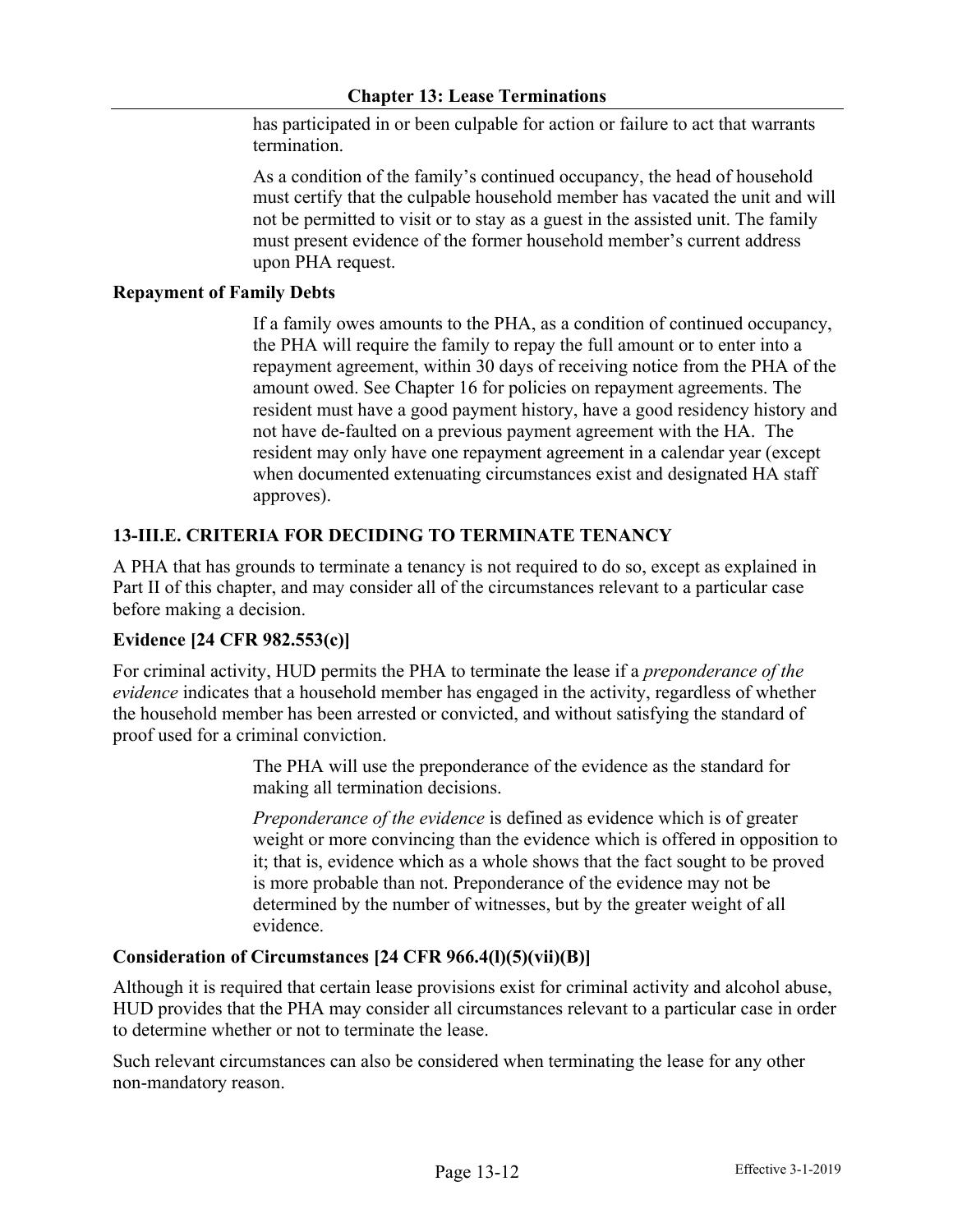The PHA will consider the following factors before deciding whether to terminate the lease for any of the HUD required lease provisions or for any other reasons:

The seriousness of the offending action, especially with respect to how it would affect other residents

The extent of participation or culpability of the leaseholder, or other household members, in the offending action, including whether the culpable member is a minor or a person with disabilities, or (as discussed further in section 13-III.F) a victim of domestic violence, dating violence, sexual assault, or stalking

The effects that the eviction will have on other family members who were not involved in the action or failure to act

The effect on the community of the termination, or of the PHA's failure to terminate the tenancy

The effect of the PHA's decision on the integrity of the public housing program

The demand for housing by eligible families who will adhere to lease responsibilities

The extent to which the leaseholder has shown personal responsibility and whether they have taken all reasonable steps to prevent or mitigate the offending action

The length of time since the violation occurred, the family's recent history, and the likelihood of favorable conduct in the future

In the case of program abuse, the dollar amount of the underpaid rent and whether or not a false certification was signed by the family

## **Consideration of Rehabilitation [24 CFR 966.4(l)(5)(vii)(D)]**

HUD authorizes PHAs to take into consideration whether a household member who had used illegal drugs or abused alcohol and is no longer engaging in such use or abuse is participating in or has successfully completed a supervised drug or alcohol rehabilitation program.

> In determining whether to terminate the lease for illegal drug use or a pattern of illegal drug use, or for abuse or a pattern of abuse of alcohol, by a household member who is no longer engaging in such use or abuse, the PHA will consider whether such household member is participating in or has successfully completed a supervised drug or alcohol rehabilitation program, or has otherwise been rehabilitated successfully.

For this purpose the PHA will require the tenant to submit evidence of the household member's current participation in, or successful completion of, a supervised drug or alcohol rehabilitation program or evidence of otherwise having been rehabilitated successfully.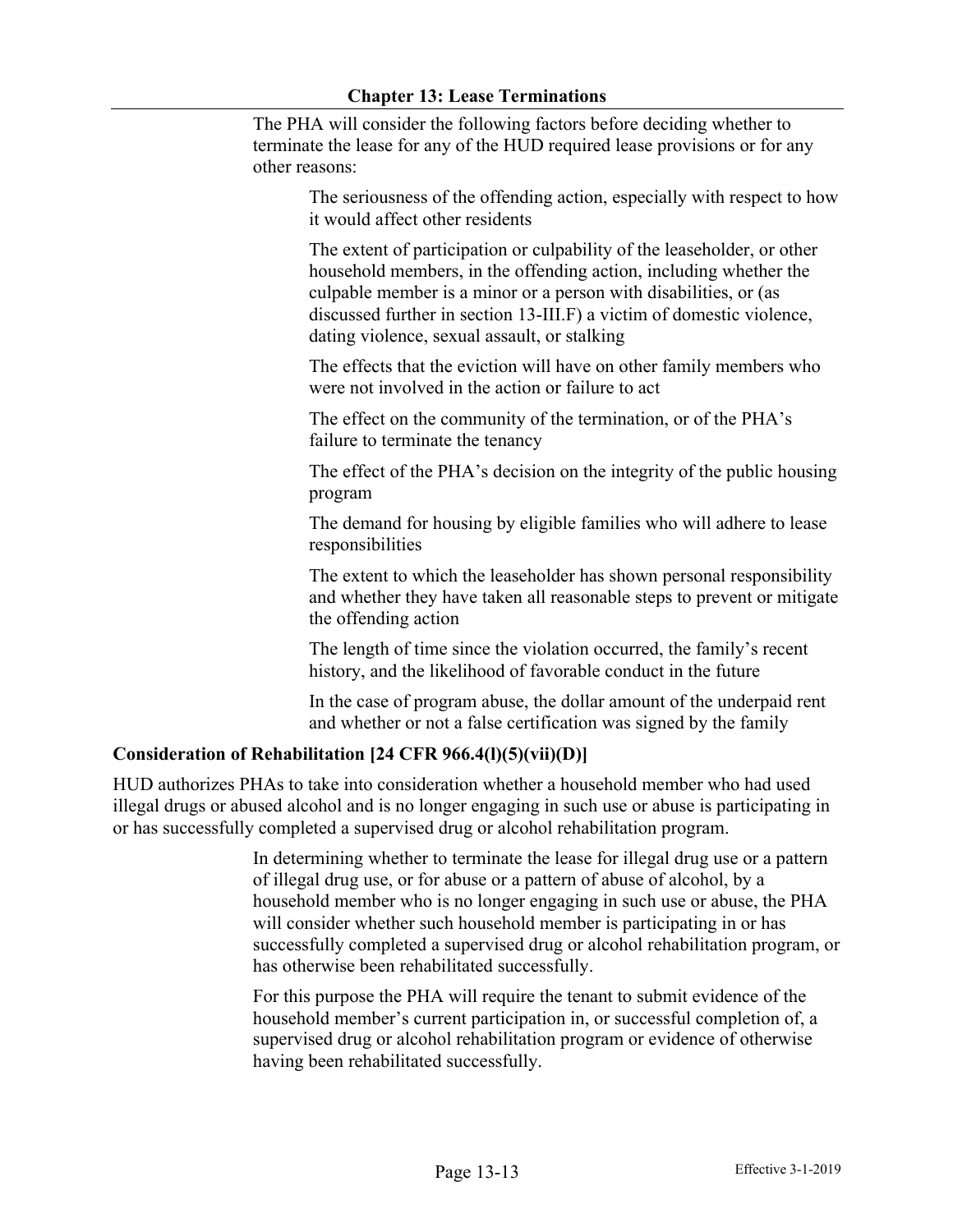## **Reasonable Accommodation [24 CFR 966.7]**

If the family includes a person with disabilities, the PHA's decision to terminate the family's lease is subject to consideration of reasonable accommodation in accordance with 24 CFR Part 8.

> If a family indicates that the behavior of a family member with a disability is the reason for a proposed termination of lease, the PHA will determine whether the behavior is related to the disability. If so, upon the family's request, the PHA will determine whether alternative measures are appropriate as a reasonable accommodation. The PHA will only consider accommodations that can reasonably be expected to address the behavior that is the basis of the proposed lease termination. See Chapter 2 for a discussion of reasonable accommodation.

#### **Non-discrimination Limitation [24 CFR 966.4(l)(5)(vii)(F)]**

The PHA's eviction actions must be consistent with fair housing and equal opportunity provisions of 24 CFR 5.105.

## **13-III.F. TERMINATIONS RELATED TO DOMESTIC VIOLENCE, DATING VIOLENCE, SEXUAL ASSAULT, OR STALKING**

This section addresses the protections against termination of tenancy that the Violence against Women Act of 2013 (VAWA) provides for public housing residents who are victims of domestic violence, dating violence, sexual assault, or stalking. For general VAWA requirements and PHA policies pertaining to notification, documentation, and confidentiality, see section 16-VII of this ACOP, where definitions of key VAWA terms are also located.

## **VAWA Protections against Termination [24 CFR 5.2005(c)]**

VAWA provides that "criminal activity directly related to domestic violence, dating violence, sexual assault, or stalking, engaged in by a member of a tenant's household or any guest or other person under the tenant's control, shall not be cause for termination of tenancy of, occupancy rights of, or assistance to the victim, if the tenant or affiliated individual of the tenant is the victim" [24 CFR 5.2005(c)(2)].

VAWA further provides that incidents of actual or threatened domestic violence, dating violence, or stalking may not be construed either as serious or repeated violations of the lease by the victim of such violence or as good cause for terminating the tenancy or occupancy rights of the victim of such violence  $[24 \text{ CFR } 5.2005(c)(1)].$ 

## **Limits on VAWA Protections [24 CFR 5.2005(d) and (e)]**

While VAWA prohibits a PHA from using domestic violence, dating violence, sexual assault, or stalking as the cause for a termination or eviction action against a public housing tenant who is the victim of the abuse, the protections it provides are not absolute. Specifically:

• VAWA does not limit a PHA's otherwise available authority to terminate assistance to or evict a victim for lease violations not premised on an act of domestic violence, dating violence, sexual assault, or stalking providing that the PHA does not subject the victim to a more demanding standard than the standard to which it holds other tenants.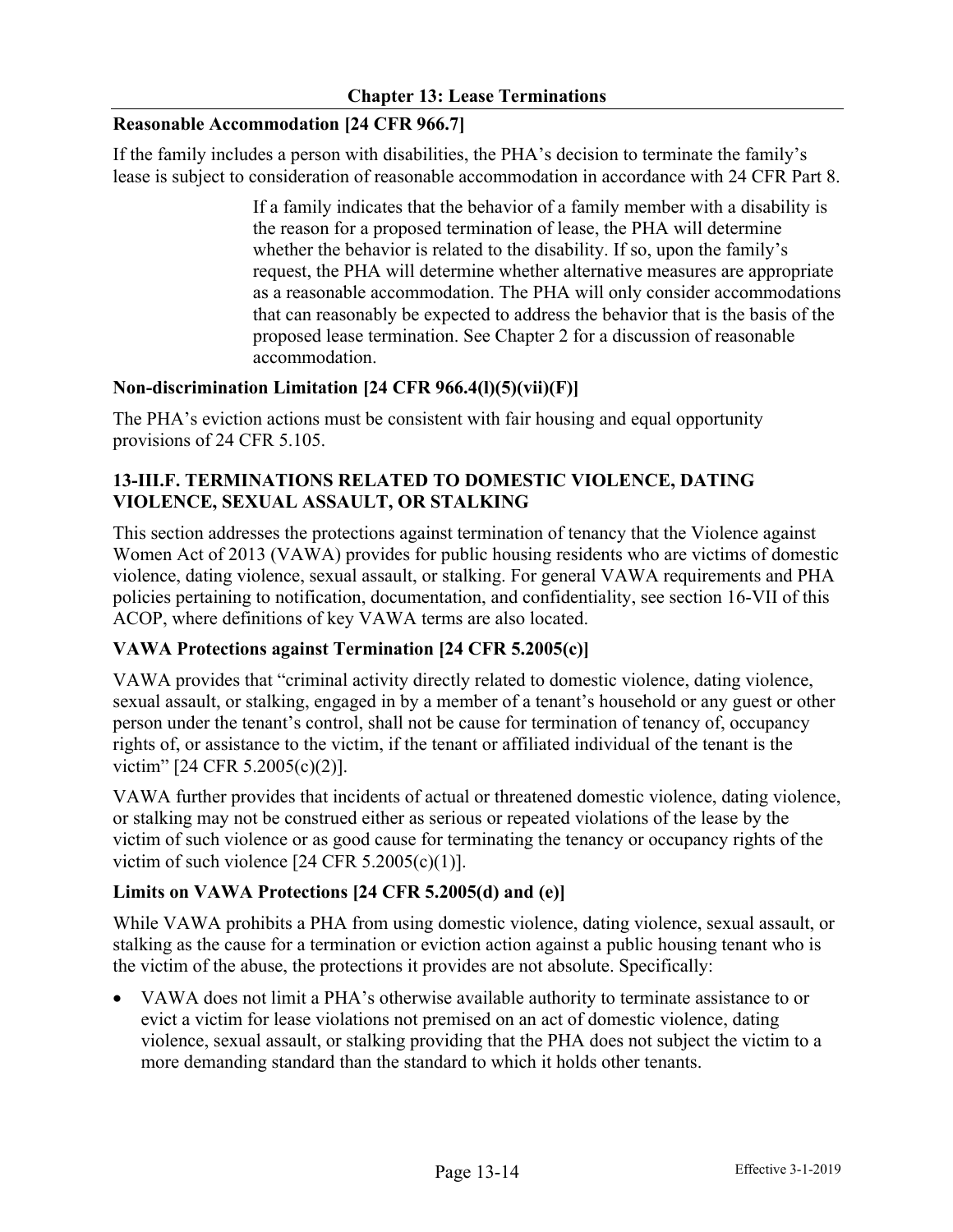• VAWA does not limit a PHA's authority to terminate the tenancy of any public housing tenant if the PHA can demonstrate an actual and imminent threat to other tenants or those employed at or providing service to the property if that tenant's tenancy is not terminated.

HUD regulations define *actual and imminent threat* to mean words, gestures, actions, or other indicators of a physical threat that (a) is real, (b) would occur within an immediate time frame, and (c) could result in death or serious bodily harm  $[24 \text{ CFR } 5.2005 \text{ (d)}(2)$  and (e)]. In determining whether an individual would pose an actual and imminent threat, the factors to be considered include:

- The duration of the risk
- The nature and severity of the potential harm
- The likelihood that the potential harm will occur
- The length of time before the potential harm would occur  $[24 \text{ CFR } 5.2005(e)]$

Even when a victim poses an actual and imminent threat, however, HUD regulations authorize a PHA to terminate the victim's assistance "only when there are no other actions that could be taken to reduce or eliminate the threat"  $[24 \text{ CFR } 5.2005 \text{ (d)}(3)]$ .

#### PHA Policy

In determining whether a public housing tenant who is a victim of domestic violence, dating violence, sexual assault, or stalking is an actual and imminent threat to other tenants or those employed at or providing service to a property, the PHA will consider the following, and any other relevant, factors:

Whether the threat is toward an employee or tenant other than the victim of domestic violence, dating violence, sexual assault, or stalking

Whether the threat is a physical danger beyond a speculative threat

Whether the threat is likely to happen within a short period of time

Whether the threat to other tenants or employees can be eliminated in some other way, such as by helping the victim relocate to a confidential location, transferring the victim to another unit, or seeking a legal remedy to prevent the perpetrator from acting on the threat

If the tenant wishes to contest the PHA's determination that he or she is an actual and imminent threat to other tenants or employees, the tenant may do so as part of the grievance hearing or in a court proceeding.

#### **Documentation of Abuse [24 CFR 5.2007]**

#### PHA Policy

When an individual facing termination of tenancy for reasons related to domestic violence, dating violence, sexual assault, or stalking claims protection under VAWA, the PHA will request that the individual provide documentation supporting the claim in accordance with the policies in section 16-VII.D of this ACOP.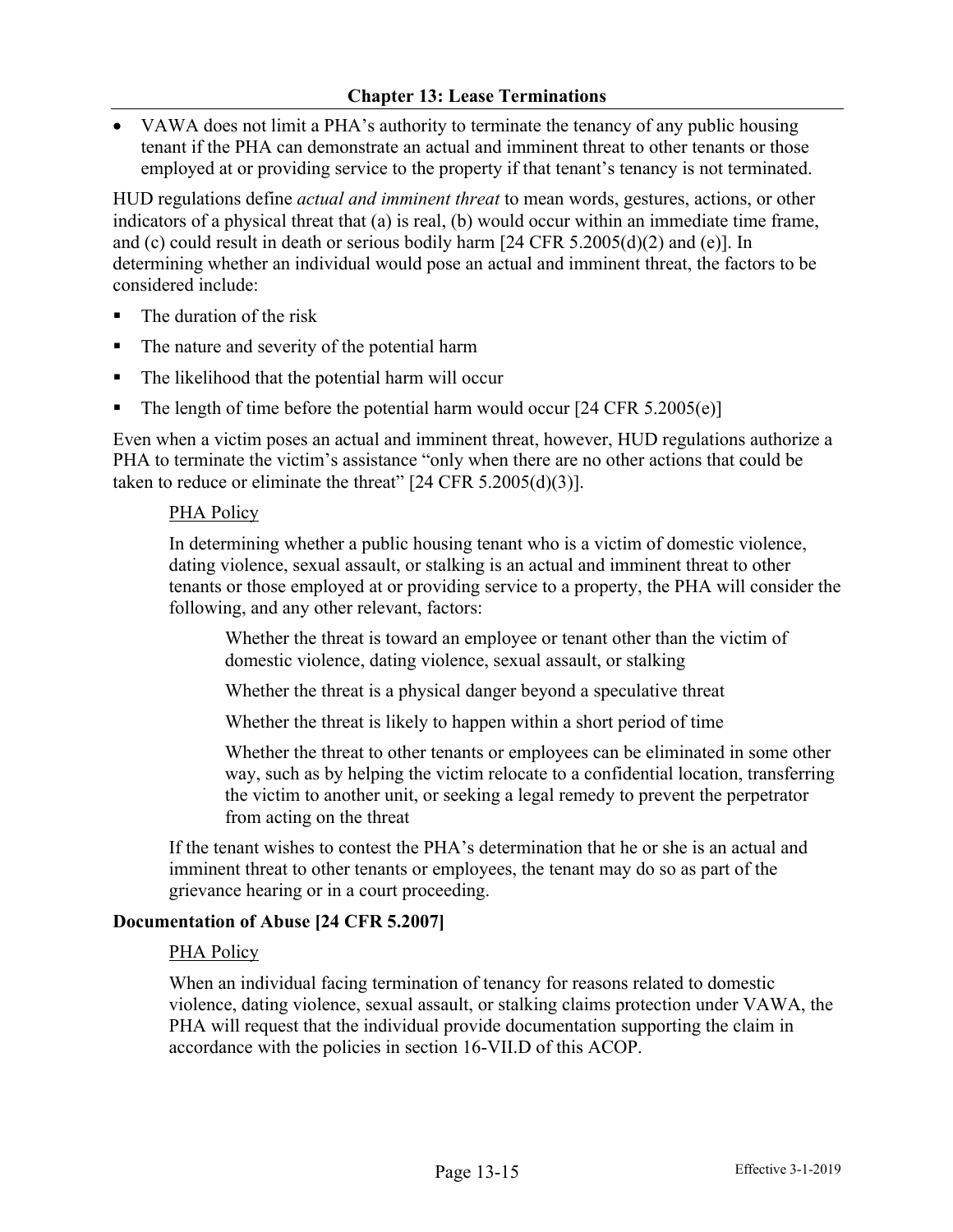The PHA reserves the right to waive the documentation requirement if it determines that a statement or other corroborating evidence from the individual will suffice. In such cases the PHA will document the waiver in the individual's file.

### **Terminating or Evicting a Perpetrator of Domestic Violence**

Although VAWA provides protection from termination for victims of domestic violence, it does not provide such protection for perpetrators. In fact, VAWA gives the PHA the explicit authority to bifurcate a lease, or remove a household member from a lease, "in order to evict, remove, terminate occupancy rights, or terminate assistance to any tenant or lawful occupant who engages in criminal acts of physical violence against family members or others, without evicting, removing, terminating assistance to, or otherwise penalizing the victim of such violence who is a tenant or lawful occupant" [24 CFR 5.2009(a)]. Moreover, HUD regulations impose on the PHA the obligation to consider lease bifurcation in any circumstances involving domestic violence, dating violence, or stalking [24 CFR 966.4(e)(9)].

Specific lease language affirming the PHA's authority to bifurcate a lease is not necessary, and the authority supersedes any local, state, or federal law to the contrary. However, if the PHA chooses to exercise its authority to bifurcate a lease, it must follow any procedures prescribed by HUD or by applicable local, state, or federal law for eviction, lease termination, or termination of assistance. This means that the PHA must follow the same rules when terminating or evicting an individual as it would when terminating or evicting an entire family [3/16/07 *Federal Register*  notice on the applicability of VAWA to HUD programs].

#### PHA Policy

The PHA will bifurcate a family's lease and terminate the tenancy of a family member if the PHA determines that the family member has committed criminal acts of physical violence against other family members or others. This action will not affect the tenancy or program assistance of the remaining, nonculpable family members.

In making its decision, the PHA will consider all credible evidence, including, but not limited to, a signed certification (form HUD-50066) or other documentation of abuse submitted to the PHA by the victim in accordance with this section and section 16-VII.D. The PHA will also consider the factors in section 13.III.E. Upon such consideration, the PHA may, on a case-by-case basis, choose not to bifurcate the lease and terminate the tenancy of the culpable family member.

If the PHA does bifurcate the lease and terminate the tenancy of the culpable family member, it will do so in accordance with the lease, applicable law, and the policies in this ACOP. If necessary, the PHA will also take steps to ensure that the remaining family members have a safe place to live during the termination process. For example, the PHA may offer the remaining family members another public housing unit, if available; it may help them relocate to a confidential location; or it may refer them to a victim service provider or other agency with shelter facilities.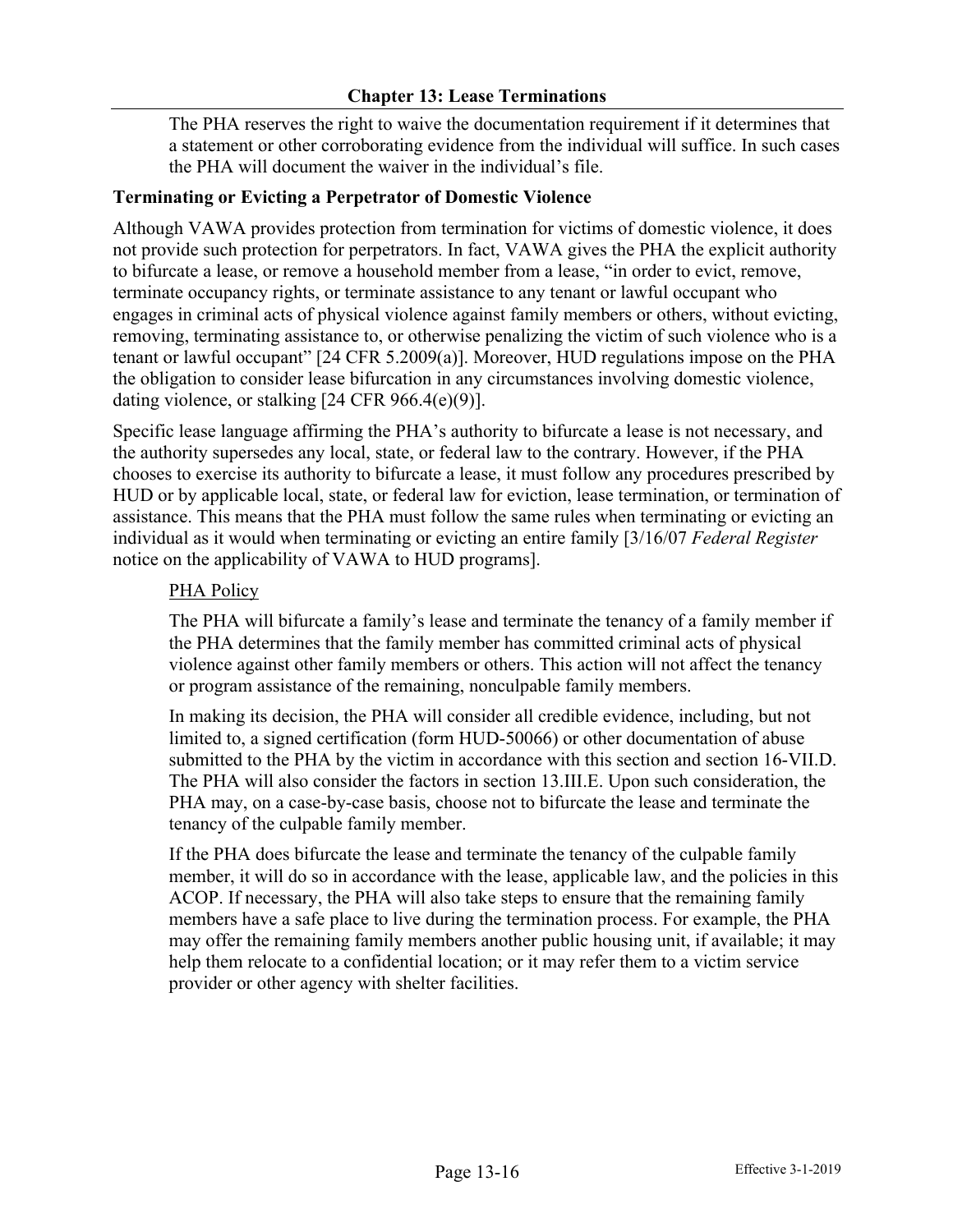# **PART IV: NOTIFICATION REQUIREMENTS, EVICTION PROCEDURES AND RECORD KEEPING**

# **13-IV.A. OVERVIEW**

HUD regulations specify the requirements for the notice that must be provided prior to lease termination. This part discusses those requirements and the specific requirements that precede and follow termination for certain criminal activities which are addressed in the regulations. This part also discusses specific requirements pertaining to the actual eviction of families and record keeping.

# **13-IV.B. CONDUCTING CRIMINAL RECORDS CHECKS [24 CFR 5.903(e)(1)(ii) and 24 CFR 960.259]**

HUD authorizes PHAs to conduct criminal records checks on public housing residents for lease enforcement and eviction. PHA policy determines when the PHA will conduct such checks.

> The PHA will conduct criminal records checks when it has come to the attention of the PHA, either from local law enforcement or by other means that an individual has engaged in the destruction of property, engaged in violent activity against another person, or has interfered with the right to peaceful enjoyment of the premises of other residents. Such checks will also include sex offender registration information. In order to obtain such information, all adult household members must sign consent forms for release of criminal conviction and sex offender registration records on an annual basis.

# **13-IV.C. DISCLOSURE OF CRIMINAL RECORDS TO FAMILY [24 CFR 5.903(f), 24 CFR 5.905(d) and 24 CFR 966.4(l)(5)(iv)]**

In conducting criminal records checks, if the PHA uses the authority of 24 CFR 5.903 and 5.905 to obtain such information, certain protections must be afforded the tenant before any adverse action is taken. In such cases if the PHA obtains criminal records information from a state or local agency showing that a household member has been convicted of a crime, or is subject to a sex offender registration requirement, relevant to lease enforcement or eviction, the PHA must notify the household of the proposed action and must provide the subject of the record and the tenant a copy of such information, and an opportunity to dispute the accuracy and relevance of the information before an eviction or lease enforcement action is taken.

## PHA Policy

In all cases where criminal record or sex offender registration information would result in lease enforcement or eviction, the PHA will notify the household in writing of the proposed adverse action and will provide the subject of the record and the tenant a copy of such information, and an opportunity to dispute the accuracy and relevance of the information before an eviction or lease enforcement action is taken.

The family will be given 10 business days from the date of the PHA notice, to dispute the accuracy and relevance of the information. If the family does not contact the PHA to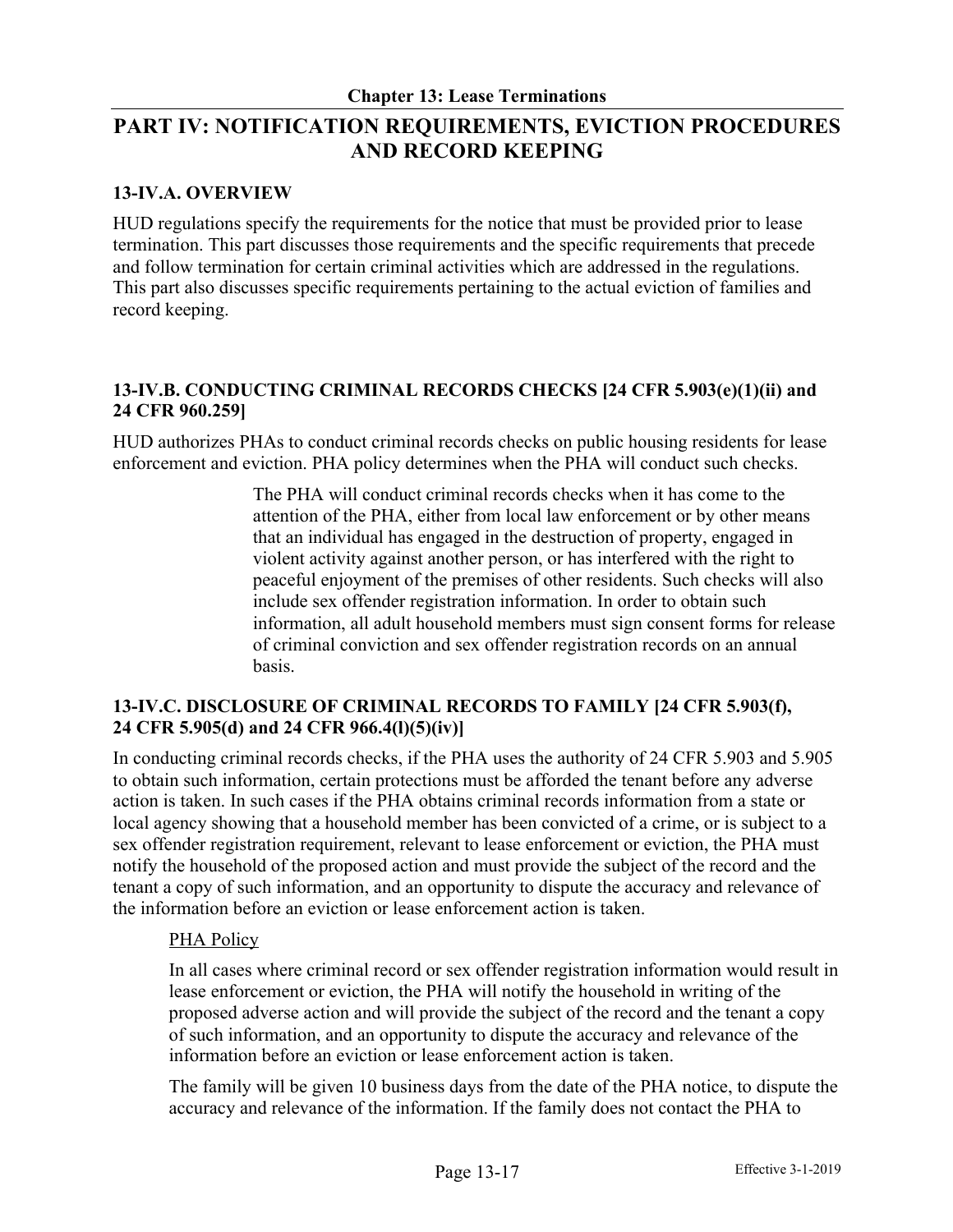dispute the information within that 10 business day period, the PHA will proceed with the termination action.

Should the tenant not exercise their right to dispute prior to any adverse action, the tenant still has the right to dispute in the grievance hearing or court trial.

## **13-IV.D. LEASE TERMINATION NOTICE [24 CFR 966.4(l)(3)]**

#### **Form, Delivery, and Content of the Notice**

Notices of lease termination shall be in writing and delivered to the tenant or an adult member of the household or sent by first-class mail properly addressed to tenant. The PHA has options for delivery of the notice.

> The PHA will attempt to deliver notices of lease termination directly to the tenant or an adult member of the household. If such attempt fails, the notice will be sent by first-class mail the same day.

All notices of lease termination will include information about the protection against termination provided by the Violence against Women Act of 2013 (VAWA) for victims of domestic violence, dating violence, sexual assault, or stalking (see section 16-VII.C). The PHA will also include a copy of the form HUD-50066. Any family member who claims that the cause for termination involves (a) criminal acts of physical violence against family members or others or (b) incidents of domestic violence, dating violence, sexual assault, or stalking of which a family member is the victim will be given the opportunity to provide documentation in accordance with the policies in sections 13-III.F and 16-VII.D.

#### **Timing of the Notice [24 CFR 966.4(l)(3)(i)]**

The PHA must give written notice of lease termination of:

- 14 calendar days in the case of failure to pay rent
- A reasonable period of time considering the seriousness of the situation (but not to exceed 30 calendar days)

If the health or safety of other residents, PHA employees, or persons residing in the immediate vicinity of the premises is threatened

If any member of the household has engaged in any drug-related criminal activity or violent criminal activity

If any member of the household has been convicted of a felony

• 30 calendar days in any other case, except that if a state or local law allows a shorter notice period, such shorter period shall apply

#### PHA Policy

The PHA will give written notice of 14 calendar days for nonpayment of rent. For all other lease terminations the PHA will give 30 days written notice or, if state or local law allows less than 30 days, such shorter notice will be given.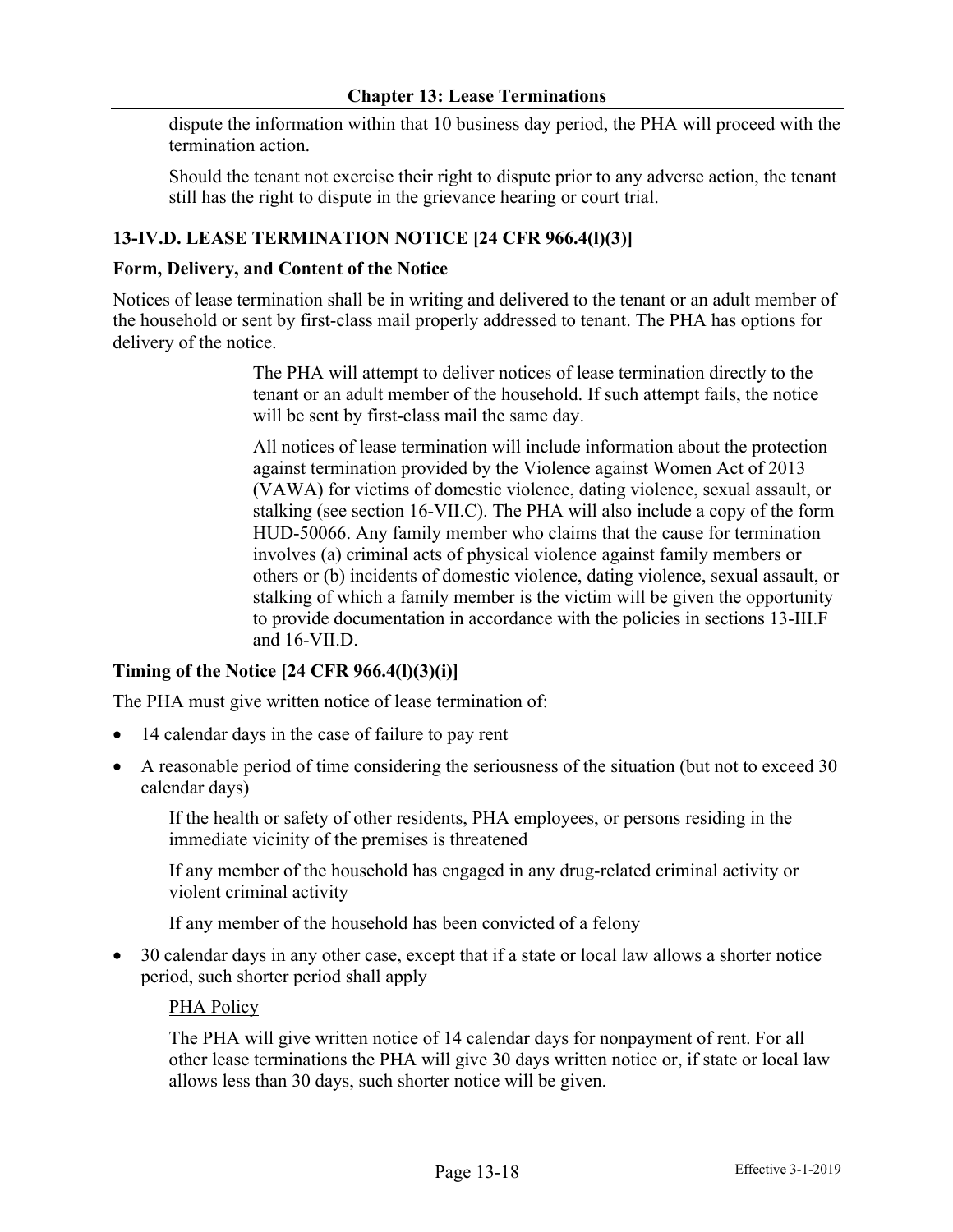The Notice to Vacate that may be required under state or local law may be combined with or run concurrently with the notice of lease termination.

## **Notice of Nonrenewal Due to Community Service Noncompliance [24 CFR 966.4(l)(2)(ii)(D), 24 CFR 960.603(b) and 24 CFR 960.607(b)]**

If after receiving a notice of initial noncompliance the family does not request a grievance hearing, or does not take either corrective action required by the notice within the required timeframe, a termination notice will be issued in accordance with the policies above.

If a family agreed to cure initial noncompliance by signing an agreement, and is still in noncompliance after being provided the 12-month opportunity to cure, the family will be issued a notice of continued noncompliance. The notice of continued noncompliance will be sent in accordance with the policies in Section 11-I.E. and will also serve as the notice of termination of tenancy.

# **Notice of Termination Based on Citizenship Status [24 CFR 5.514 (c) and (d)]**

In cases where termination of tenancy is based on citizenship status, HUD requires the notice of termination to contain additional information. In addition to advising the family of the reasons their assistance is being terminated, the notice must also advise the family of any of the following that apply: the family's eligibility for proration of assistance, the criteria and procedures for obtaining relief under the provisions for preservation of families, the family's right to request an appeal to the USCIS of the results of secondary verification of immigration status and to submit additional documentation or a written explanation in support of the appeal, and the family's right to request an informal hearing with the PHA either upon completion of the USCIS appeal or in lieu of the USCIS appeal. Please see Chapter 14 for the PHA's informal hearing procedures.

## **13-IV.E. EVICTION**

Eviction notice means a notice to vacate, or a complaint or other initial pleading used under state or local law to commence an eviction action. The PHA may only evict the tenant from the unit by instituting a court action, unless the law of the jurisdiction permits eviction by administrative action, after a due process administrative hearing, and without a court determination of the rights and liabilities of the parties.

## PHA Policy

When a family does not vacate the unit after receipt of a termination notice, by the deadline given in the notice, the PHA will follow state and local landlord-tenant law in filing an eviction action with the local court that has jurisdiction in such cases.

If the eviction action is finalized in court and the family remains in occupancy beyond the deadline to vacate given by the court, the PHA will seek the assistance of the court to remove the family from the premises as per state and local law.

The PHA may not proceed with an eviction action if the PHA has not made available the documents to be used in the case against the family, and has not afforded the family the